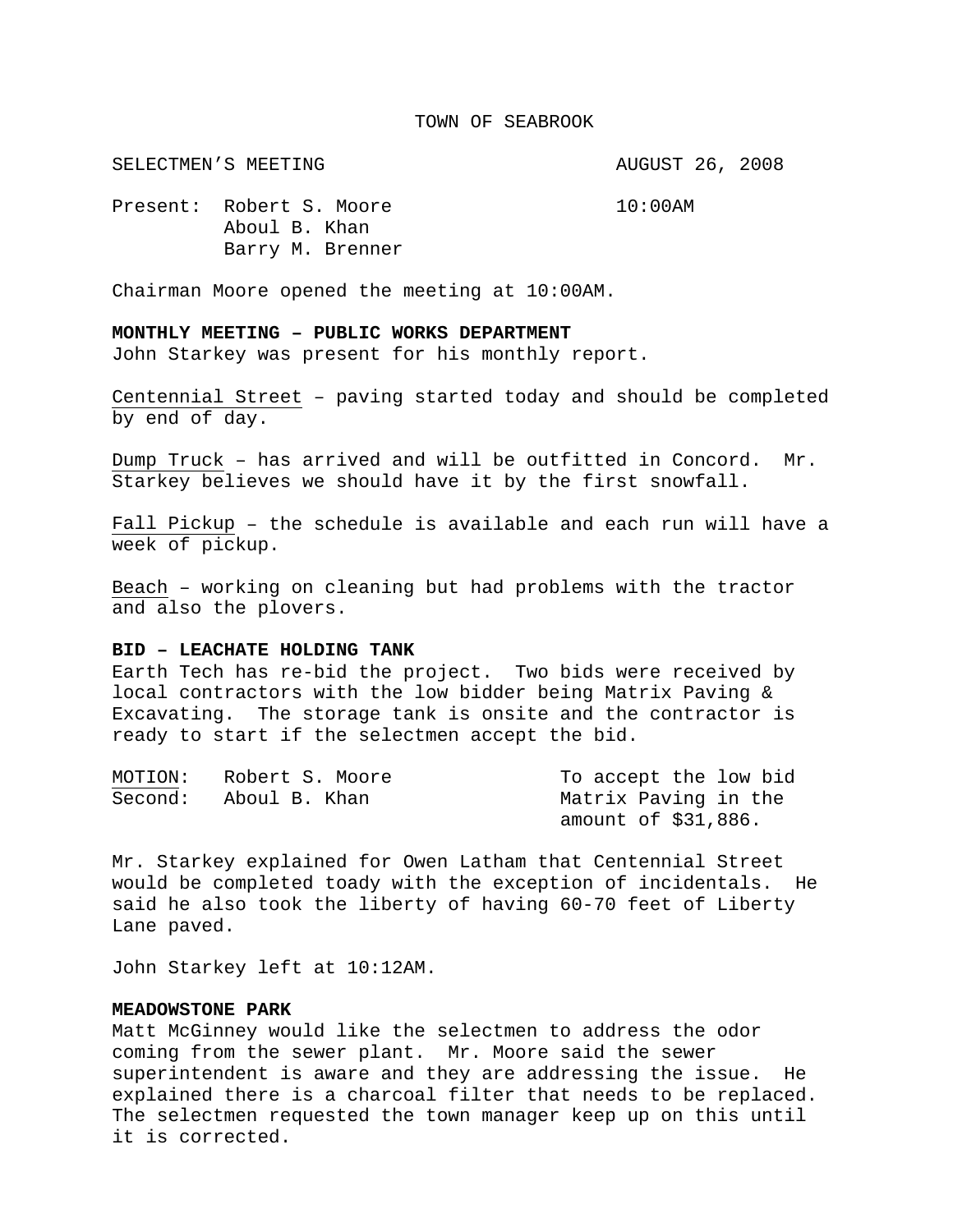SELECTMEN'S MEETING -2- AUGUST 26, 2008

#### **ANNOUNCEMENTS**

Mr. Moore has received a letter regarding the Miss Seabrook pageant and read the letter into the record (see attached).

# **PREVIOUSLY SIGNED PERMITS**

Mr. Moore read the list into the record (see attached).

| MOTION: | Aboul B. Khan   |  | To approve the permits. |
|---------|-----------------|--|-------------------------|
| Second: | Robert S. Moore |  |                         |

#### **WATER & SEWER WARRANT - \$41,216.98**

| MOTION: | Aboul B. Khan           | To approve and sign the |
|---------|-------------------------|-------------------------|
|         | Second: Robert S. Moore | warrant.                |

### **RENEWAL LICENSE TO SELL PISTOLS & REVOLVERS**

Vladimir Klokov – 19 Batchelder Road

| MOTION: | Aboul B. Khan   | To approve and sign the |
|---------|-----------------|-------------------------|
| Second: | Robert S. Moore | renewal permit.         |

### **BUSINESS LICENSES**

American Trust Mortgage – 1 Walton Raod On the Scoop, Inc. dba Players Bar & Grille – 920 Lafayette Road ArcSource Inc. – 609 Lafayette Road Best Western Seabrook Inn, Inc. – 9 Stard Road Sullivan Tire – 743 Lafayette Road NTB #752 – 537 Lafayette Road Merle Norman Cosmetics – 855 Lafayette Road Bridal Stock Exchange – 255 Lafayette Road Arc Source Inc. – 36 London Lane Seabrook One Stop – 265 Lafayette Road

| MOTION: | Aboul B. Khan   | To approve and sign all |
|---------|-----------------|-------------------------|
| Second: | Robert S. Moore | business licenses.      |

### **BUSINESS LICENSE RENEWALS**

Bond Adhesives & Coatings Corp. – 896 Lafayette Road Carparts Distribution Center – 146 Lafayette Road DOTS LLC #268 – 380 Lafayette Road Jo Ann Fabric & Craft Stores #824 – 270 Lafayette Road Granite State Credit Union – 68 Lafayette Road Family Dollar – 920 Lafayette Road Linda's Hair Studio – 287 Lafayette Road Market Basket (North) – 838 Lafayette Road Neils Electronic – 255 Lafayette Road New Image Auto Repair Inc. – 609 Lafayette Road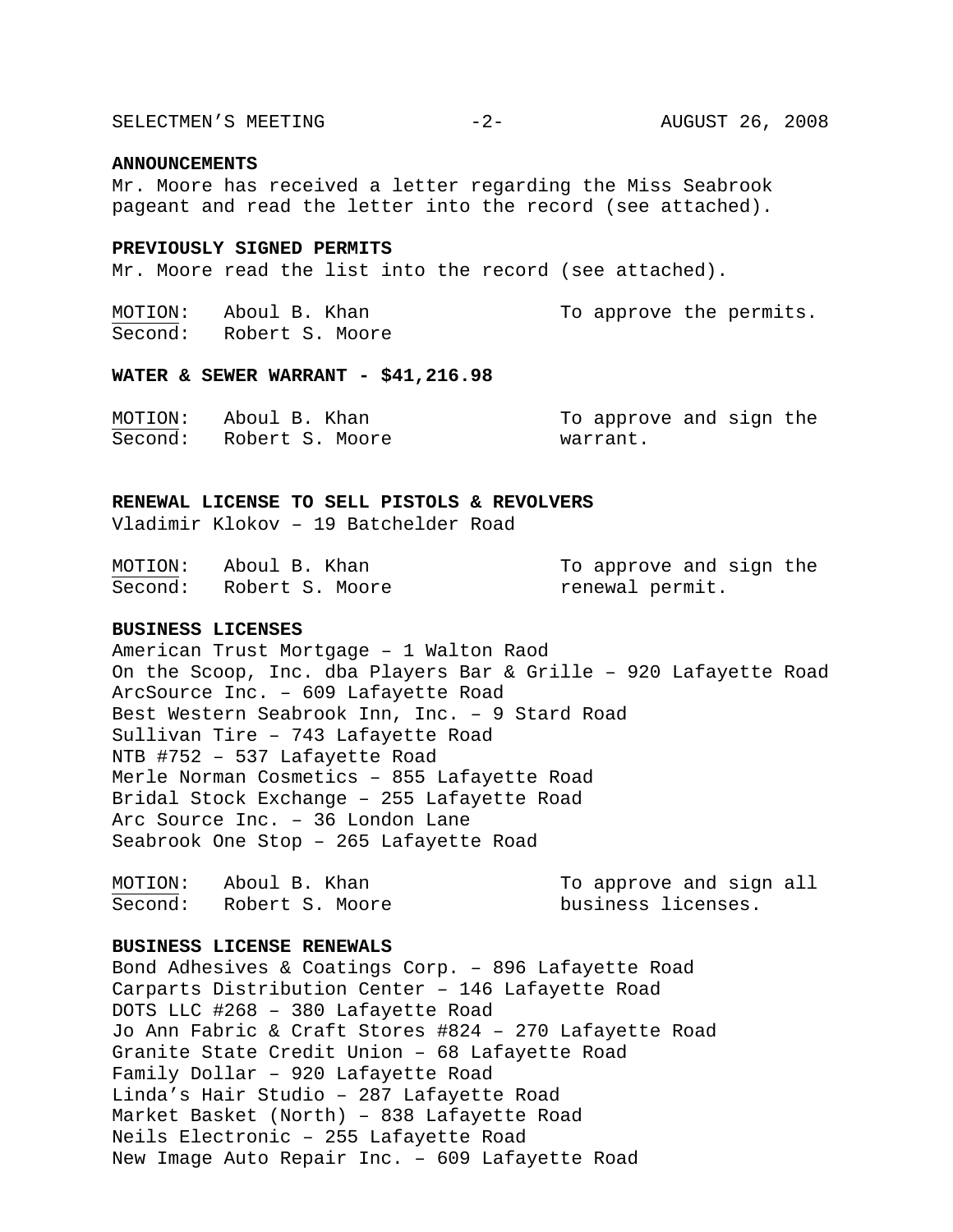SELECTMEN'S MEETING -3- AUGUST 26, 2008

Past Present Future – 146 Lafayette Road Riley & Fay, PLLC – 855 Lafayette Road Seabrook Health – 823 Lafayette Road Sharon's Sea Grill LLC – 186 Ocean Blvd. Shaw's Supermarket #7488 – 270 Lafayette Road T&W Plumbing & Heating Inc. – 11 Railroad Avenue Vasili Inc. dba Tasty Pizza & Subs – 781 Lafayette Road The UPS Store – 380 Lafayette Road Thompson Opticians LLC dba Eye Appeal – 270 Lafayette Road #13 Viva La Video Inc. – 255 Lafayette Road Governor Weare Apts. – 689 Lafayette Road Shear Illusions – 12 Ocean Blvd. Advance America #682 – 255 Lafayette Road Unit 4 WMC Construction Inc. – 199 New Zealand Road Applebee's Grill & Bar – 542 Lafayette Road Big Al's Archery & Marine Outfitters – 146 Lafayette Road Platinum Fence Inc. – 894 Lafayette Road

MOTION: Aboul B. Khan To approve all business Second: Robert S. Moore license renewals.

#### **BID – WATER DEPARTMENT WELL #5**

Curtis Slayton was present for the bid award.

The low bidder for installing the 10-inch pump casing was Viera in the amount of \$92,251.75.

| MOTION: | Robert S. Moore | To accept the low bid  |
|---------|-----------------|------------------------|
| Second: | Aboul B. Khan   | from Viera in the      |
|         |                 | amount of \$92,251.75. |

The low bidder for the hydrofracture of the 10-inch well was from Northeast Water Production in the amount of \$23,800.

| MOTION: | Robert S. Moore | To accept the low bid |
|---------|-----------------|-----------------------|
| Second: | Aboul B. Khan   | from Northeast Water  |
|         |                 | Production in the     |
|         |                 | amount of $$23,800$ . |

The low bidder for the pump test of well #5 was Smith Pump Co. in the amount of \$78,904.

| MOTION: | Robert S. Moore | To accept the low bid |
|---------|-----------------|-----------------------|
| Second: | Aboul B. Khan   | from Smith Pump Co.   |
|         |                 | in the amount of      |
|         |                 | \$78,904.             |